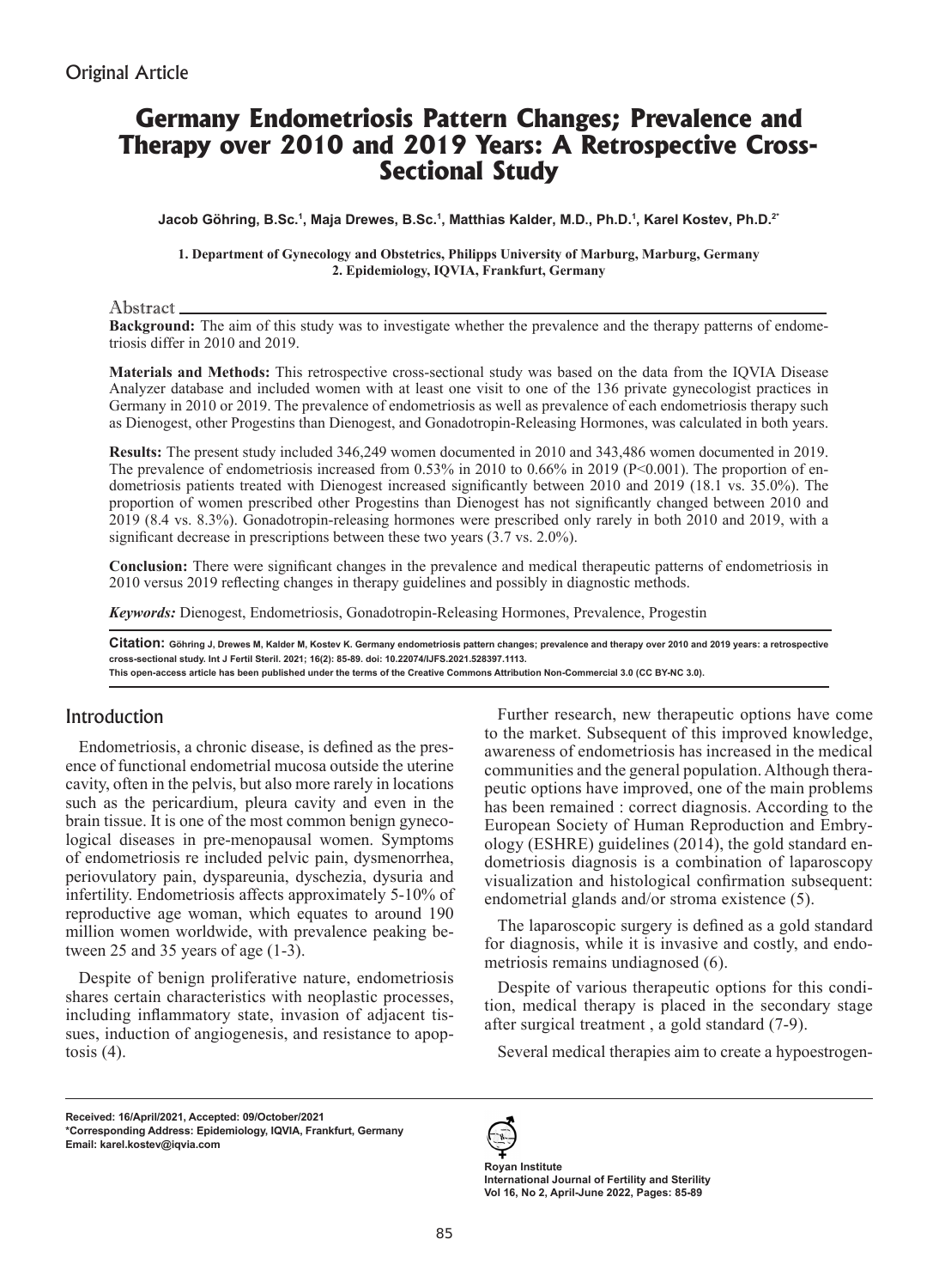ic state in the endometriosis affected women Examples of these treatments include gonadotropin-releasing hormone agonist (GnRHa), GnRH antagonist (GnRH-ant) and synthetic androgens (10).

Since laparoscopy is often perceived as excessively invasive by patients, especially young women, it seems impractical as a first-line diagnostic tool. As a result, investigators have sought to identify non-invasive tools such as biomarkers for early diagnosis that might prevent or delay the progression of endometriosis (7). However, a study in 2016 that tested various biomarkers for clinical reliability showed that none of the tested biomarkers had a clinical reliability that was comparable to the current gold standard (8).

Overall, the therapeutic approach for endometriosis must be adapted individually for each patient, as age, fertility, desire to have children, family planning measures, degree of pain and personal impairment and the mode of action and side effects of the medications vary from patient to patient. Above all, it is essential to weigh up the side effects of the preparations.

The aim of this study is to investigate whether the prevalence and the therapy patterns of endometriosis was different in 2010 and 2019.

# Materials and Methods

This retrospective cross-sectional study was based on data from the Disease Analyzer database (IQVIA), which includes diagnoses, drug prescriptions, and basic demographic data obtained directly and in anonymous format from computer systems used in the practices of general practitioners and specialists. The database covers approximately 3% of all outpatient practices in Germany. Diagnoses, prescriptions, and the quality of reported data are monitored by IQVIA on an ongoing basis. IQVIA uses summary statistics from all doctors in Germany published yearly by the German Medical Association to determine the panel design according to specialist group, German federal state, community size category, and physician age. This sampling method is appropriate for obtaining a representative database of general and specialized practices (11).

This study included girls and women (14 years or older) with at least one visit to one of the 136 private gynecologist practices in Germany in 2010 or 2019. The selection of the study samples from the database is shown in the Figure 1. The first outcome of the study was the change in the prevalence of endometriosis diagnosis (ICD 10: N80) in the year 2019 compared to 2010. The prevalence was defined as the number of women diagnosed with endometriosis in the selected year divided by the total number of women with at least one visit in the same year. The second outcome was the change in the endometriosis therapy prevalence as estimated for three treatments: Dienogest (ATC: G03DB08), other Progestins than Dienogest (ATC: G03DA04), and

Gonadotropin-releasing hormones (ATC: L02AE). The therapy prevalence was defined as the number of women with at least one prescription of a defined drug in the selected year divided by the total number of women with diagnosed with endometriosis in the same year. Both prevalence analyses were also calculated by age group (age 14-20 years, age 21- 30 years, age 31-40 years, age 41-50 years, age >50 years).

Totally, all data were analyzed using chi-squared tests for categorical variables and t tests for continuous variables. Chi-squared tests were used to compare endometriosis prevalence and the prevalence of defined treatments. Analyses were carried out using SAS version 9.4 (SAS Institute, Cary, USA).



**Fig.1:** Selection of study sample.

### **Ethical statement**

German law allows the use of anonymous electronic medical records for research purposes under certain conditions. According to this legislation, it is not necessary to obtain informed consent from patients or approval from a medical Ethics Committee for this type of observational study that contains no directly identifiable data. Because patients were only queried as aggregates and no protected health information was available for queries, no institutional review board approval was required for the use of this database or the completion of this study.

### Results

### **Prevalence of endometriosis**

The present study included 346,249 girls and women documented in 2010 and 343,486 women documented in 2019 who visited one of 136 gynecologist practices. In total, 1,830 women had a documented diagnosis of endometriosis in 2010 and 2,272 in 2019, resulting in a prevalence of 0.53% in 2010 versus 0.66% in 2019 (P<0.001). The prevalence significantly increased from 2010 to 2019 in all age groups investigated with the exception of the group aged 14-20 years (Fig.2).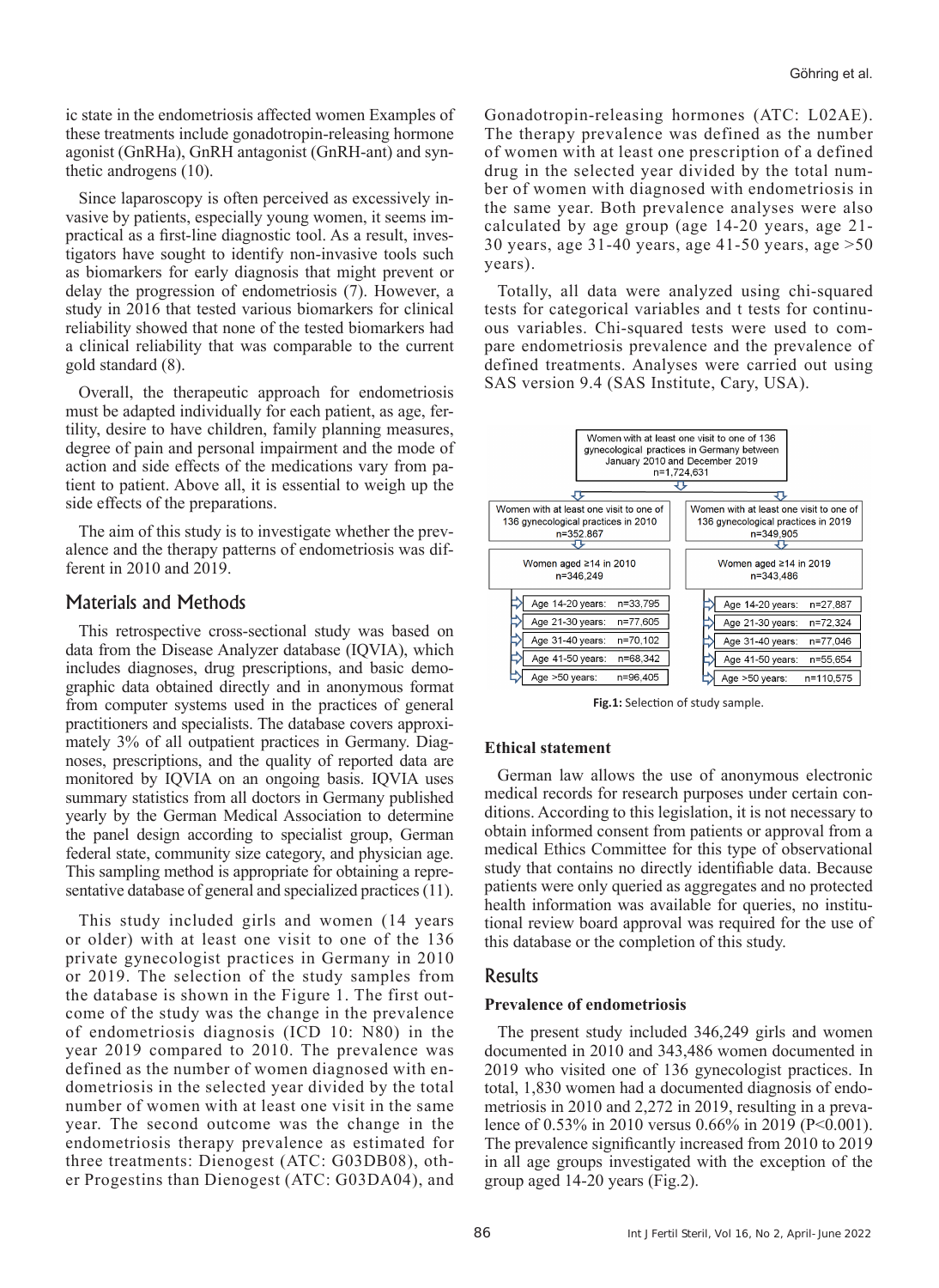

Fig.2: Prevalence of endometriosis diagnosis in the gynecological practices in the Germany in 2010 and 2019.

#### **Baseline characteristics of study patients**

The basic characteristics of our patients are displayed in the Table 1. There were no significant differences between 2010 and 2019 in terms of mean age (37.6 years vs. 37.1 years), history of hysterectomy (6.8 vs. 7.8%) and history of other surgical treatment for endometriosis (21.0 vs. 21.3%), respectively. The most common endometriosis diagnosis

was unspecified endometriosis (ICD-10: N80.9) with 59.5 in 2010 vs. 61.3% in 2019, followed by endometriosis of the uterus (ICD-10: N80.0), which occurred slightly less frequently in 2019 (13.3%) than in 2010 (16.9%).

#### **Treatment prevalence**

Table 2 shows the results of the treatment prevalence analysis. The proportion of women with other Progestins than Dienogest prescription has not changed significantly between 2010 and 2019 (8.4 vs. 8.3%, P=0.912). The proportion of endometriosis patients treated with Dienogest increased significantly between 2010 and 2019 (18.1 vs. 35.0%, P<0.001). Although this increase was observed in all age groups, the proportion of patients treated with Dienogest was highest in the youngest age group (60.4%) and lowest in women >50 years (15.6%). Gonadotropinreleasing hormones were prescribed rarely in both 2010 and 2019, with a significant decrease in prescriptions by 2019 (3.7 vs. 2.0%, P<0.001).

|  | Table 1: Baseline characteristics of our patients |
|--|---------------------------------------------------|
|--|---------------------------------------------------|

| Variable                                                                                  | $2010$ (n=1, 830) | $2019$ (n=2, 272) | P value |
|-------------------------------------------------------------------------------------------|-------------------|-------------------|---------|
| Mean age in years (standard deviation)                                                    | $37.6$ (SD: 9.3)  | $37.1$ (SD: 9.8)  | 0.183   |
| Age 14-20 Y                                                                               | 50(2.7)           | 48(2.1)           | < 0.001 |
| Age 21-30 Y                                                                               | 400(21.9)         | 536(23.6)         |         |
| Age 31-40 Y                                                                               | 666 (36.4)        | 917(40.4)         |         |
| Age 41-50 Y                                                                               | 591 (32.3)        | 585 (25.8)        |         |
| Age $>50 Y$                                                                               | 123(6.7)          | 186(8.1)          |         |
| Endometriosis diagnosis code                                                              |                   |                   |         |
| Endometriosis of uterus (N80.0)                                                           | 309(16.9)         | 302(13.3)         | 0.001   |
| Endometriosis of ovary (N80.1)                                                            | 117(6.4)          | 174(7.7)          | 0.117   |
| Endometriosis of pelvic peritoneum (N80.3)                                                | 164(9.0)          | 244(10.7)         | 0.059   |
| Other endometriosis (N80.2, N80.4, N80.8, N80.5, N80.6)                                   | 152(8.3)          | 159(7.0)          | 0.116   |
| Endometriosis, unspecified (N80.9)                                                        | 1,088(59.5)       | 1,393(61.3)       | 0.226   |
| History of hysterectomy                                                                   | 124(6.8)          | 177(7.8)          | 0.216   |
| History of other surgical treatment for endometriosis                                     | 385(21.0)         | 484 (21.3)        | 0.837   |
| Symptoms documented in the year of endometriosis diagnosis                                |                   |                   |         |
| Abnormal uterine and vaginal bleeding (N91-N93)                                           | 432 (22.3)        | 537(23.6)         | 0.232   |
| Pain and other conditions associated with female genital organs and menstrual cycle (N94) | 760 (41.5)        | 843 (37.1)        | 0.004   |

**Data are presented as mean (SD) or n (%).**

**Table 2:** Medication treatment of women diagnosed with endometriosis diagnosis in gynecological practices in the Germany in 2010 and 2019

| Age group   | <b>Progestins others than Dienogest</b> |          |         | <b>Dienogest</b> |               |         | <b>Gonadotropin-releasing hormone</b> |         |         |
|-------------|-----------------------------------------|----------|---------|------------------|---------------|---------|---------------------------------------|---------|---------|
|             | 2010                                    | 2019     | P value | 2010             | 2019          | P value | 2010                                  | 2019    | P value |
| All women   | 154(8.4)                                | 189(8.3) | 0.912   | 332(18.1)        | 796 (35.0)    | < 0.001 | 68 (3.7)                              | 45(2.0) | < 0.001 |
| Age 14-20 Y | 4(8.0)                                  | 1(2.1)   | 0.183   | 19(38.0)         | 29(60.4)      | 0.027   | 3(6.0)                                | 0(0.0)  | 0.085   |
| Age 21-30 Y | 48(12.0)                                | 47(8.8)  | 0.105   | 93(23.3)         | (41.2)<br>221 | < 0.001 | 28(7.0)                               | 7(1.3)  | < 0.001 |
| Age 31-40 Y | 59 (8.9)                                | 96(10.5) | 0.243   | 123(18.5)        | 320 (34.9)    | < 0.001 | 25(3.5)                               | 32(3.5) | 0.969   |
| Age 41-50 Y | 41(6.9)                                 | 36(6.2)  | 0.587   | 79 (13.4)        | 197 (33.7)    | < 0.001 | 13(2.2)                               | 6(1.0)  | 0.110   |
| Age $>50$ Y | 3(2.4)                                  | 9(4.8)   | 0.285   | 8(6.5)           | 29(15.6)      | 0.016   | 1(0.8)                                | 0(0.0)  | 0.218   |

**Data are presented as n (%).**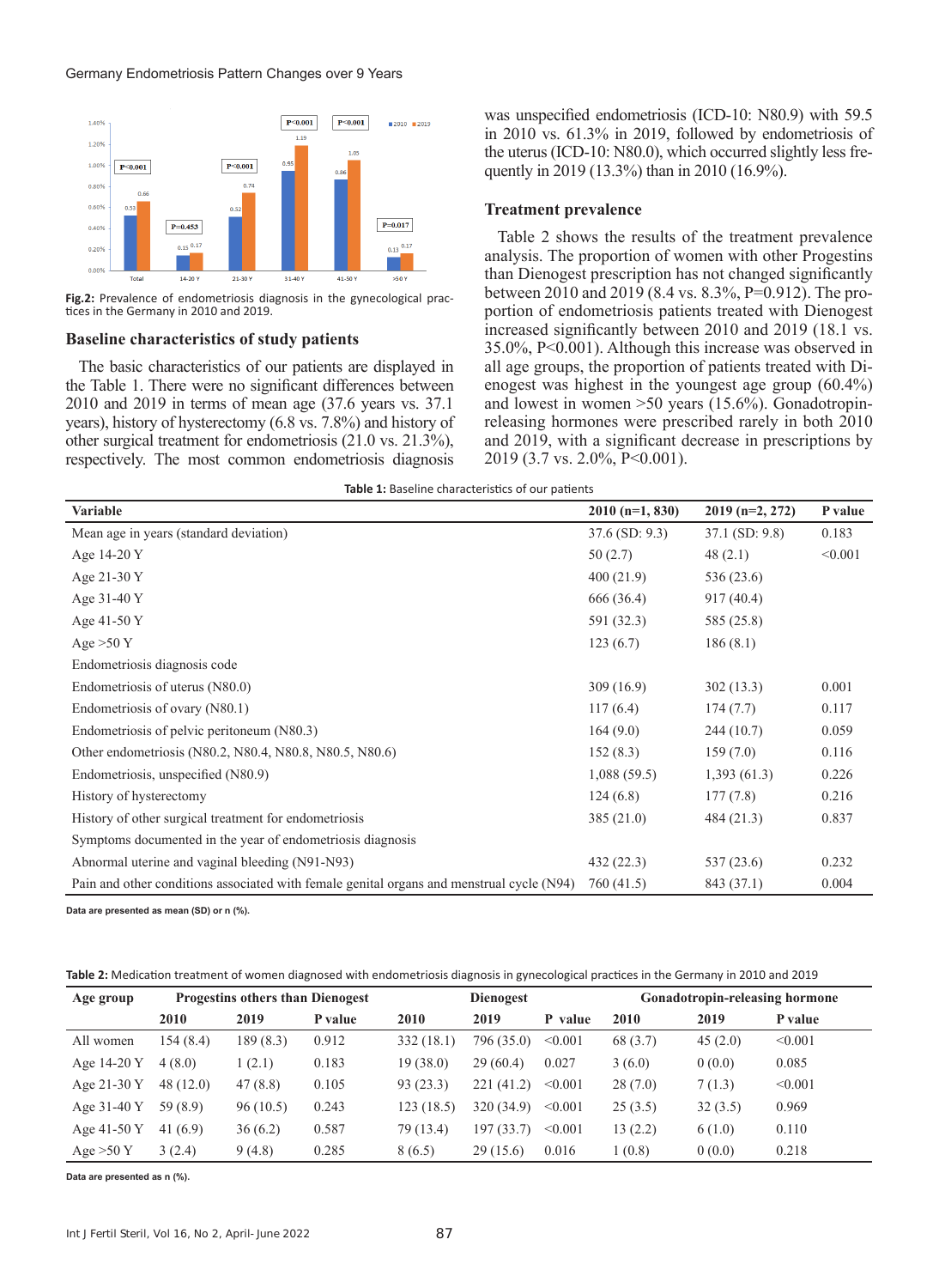## **Discussion**

This retrospective study shows that the prevalence of endometriosis increased significantly between 2010 and 2019. Furthermore, the proportion of endometriosis patients treated with Dienogest increased substantially between 2010 and 2019, while the proportion of women prescribed other Progestins than Dienogest and Gonadotropin-releasing hormones has not changed significantly.

The prevalence of women with endometriosis and those receiving endometriosis therapy found in this study is lower than other studies, 0.53% and 0.66% vs. up to 10%, respectively (12, 13). This significant difference in the prevalence is most likely due to the different layout of these studies. Some studies include the general population, whereas others focus on women in a high-risk population, for example infertile women (13, 14). The prevalence given in the ESHRE guideline falls within the range of 2 to 10% (5), whereas the guideline of the Association of the Scientific Medical Societies in German (15) shows a prevalence of 0.8% to 2%. Although prevalence differs among studies, most studies have two findings in common (5, 15). First, there are a large number of patients with undetected endometriosis, which may result from misdiagnosis, non-diagnosis or incorrect coding of endometriosis. Second, there is a general trend indicating that the overall prevalence of the disease is increasing over the years. This trend may be influenced by new diagnosis standards and guidelines for the ICD-10 classification of endometriosis or the increased relevance and awareness of endometriosis over the last decade. The growing prevalence of endometriosis is a positive trend. Period pain is not seen solely as an incidental secondary symptom of menstruation, but may be increasingly understood as a part of the pathology of endometriosis and used for diagnosis. In the majority of patients, the suspected diagnosis is made on the basis of a thorough history supported by clinical examination, including vaginal ultrasound and, less frequently, accompanied by MRI or laparoscopy (16).

Drug therapy is not claimed to cure the condition, although is rather considered as a symptomatic and suppressive approach. The therapy need to be tailored individually to each patient in terms of its duration and side effects. In addition, a rapid recurrence of symptoms and disease is observed when therapy is discontinued (9).

The essential principle of hormonal therapy for endometriosis is the induction of therapeutic amenorrhea (15). As seen in the study, Dienogest seem to be the treatment of choice for most patients (17). A narrative literature review and expert commentary by Murji et al. (17) stated that Dienogest in a 2 mg doses presents an effective and tolerable alternative to surgical intervention for the long-term management of endometriosis, offering several important advantages over combined oral contraceptive pills. Studies have provided evidence of the effectiveness of Dienogest in several respects. These effects showed that a 2 mg/day dose of Dienogest inhibits ovulation and downregulates proinflammatory cytokines, including IL-6 and IL-8, and

monocyte chemoattractant protein-1 (17, 18). Another study showed that Dienogest has a direct inhibitory effect on aromatase expression in endometrial cells (19), while a further paper found that Dienogest may have the ability to overcome Progestins resistance by directly increasing the Progestin receptor-B (20). The guideline for the treatment of endometriosis by the AWMF states that Dienogest reduces the pain associated with endometriosis by inducing decidualization and atrophy of endometriosis lesions, suppressing growth mediated by matrix metalloproteinases and inhibiting angiogenesis. To date, only Dienogest and Gonadotropin-releasing hormones have been approved for hormonal therapy, in German-speaking countries (DGGG, OEGGG, SGGG) (14). The consensus-based recommendations for the treatment of endometriosis by the AWMF suggest Dienogest as a first-line substance only. Treatment with GnRH or other Progestins than Dienogest is only suggested as a second-line therapy, which could explain the following: Comparing guidelines from 2010 and 2019, the recommendation for GnRH has changed so that other substances such as Dienogest are preferred. This shift is due to the negative side effects of GnRH, which include hot flashes or metabolic abnormalities (15, 21). This study shows that the total number of patients treated with GnRH in 2010 and in 2019 was far below the number treated with Dienogest or other Progestins, at 3.7 and 2%, respectively, compared to 8.4 and 8.3% respectively for other Progestins and 18.1 and 35% respectively for Dienogest. GnRH caused a 4-6% decrease in the bone mineral density (BMD) after 24 weeks of treatment in comparison with a decrease of just 0.5- 2.7% in the BMD in the women who were treated with Dienogest without add-back therapy. While both drugs induce a hypoestrogenic state that falls outside the recommended therapeutic window of 20-60 pg/mg this state is more moderate level with Dienogest than with GnRH or even other Progestins (22).

This study has several limitations. Since endometriosis diagnosis was based on the ICD codes and not on the biological data, the prevalence of endometriosis might have been underestimated. Furthermore, no information was available on how endometriosis diagnoses were made, the symptoms exhibited by patients, and how treatment responses were evaluated by gynecologists. Moreover, even if women included in this study were also treated in hospitals, we did not have access to the related data. The next limitation is a lack of several variables which were not documented in the database used, which include smoking behavior, alcohol use, family status, family history of endometriosis and other risk factors. Finally, we were able to analyze prescriptions for different drugs, but not laparoscopy, which as already mentioned is the gold standard in the treatment of endometriosis. The main strength of this work was the number of patients and gynecologists included.

### Conclusion

There were significant changes in the prevalence and